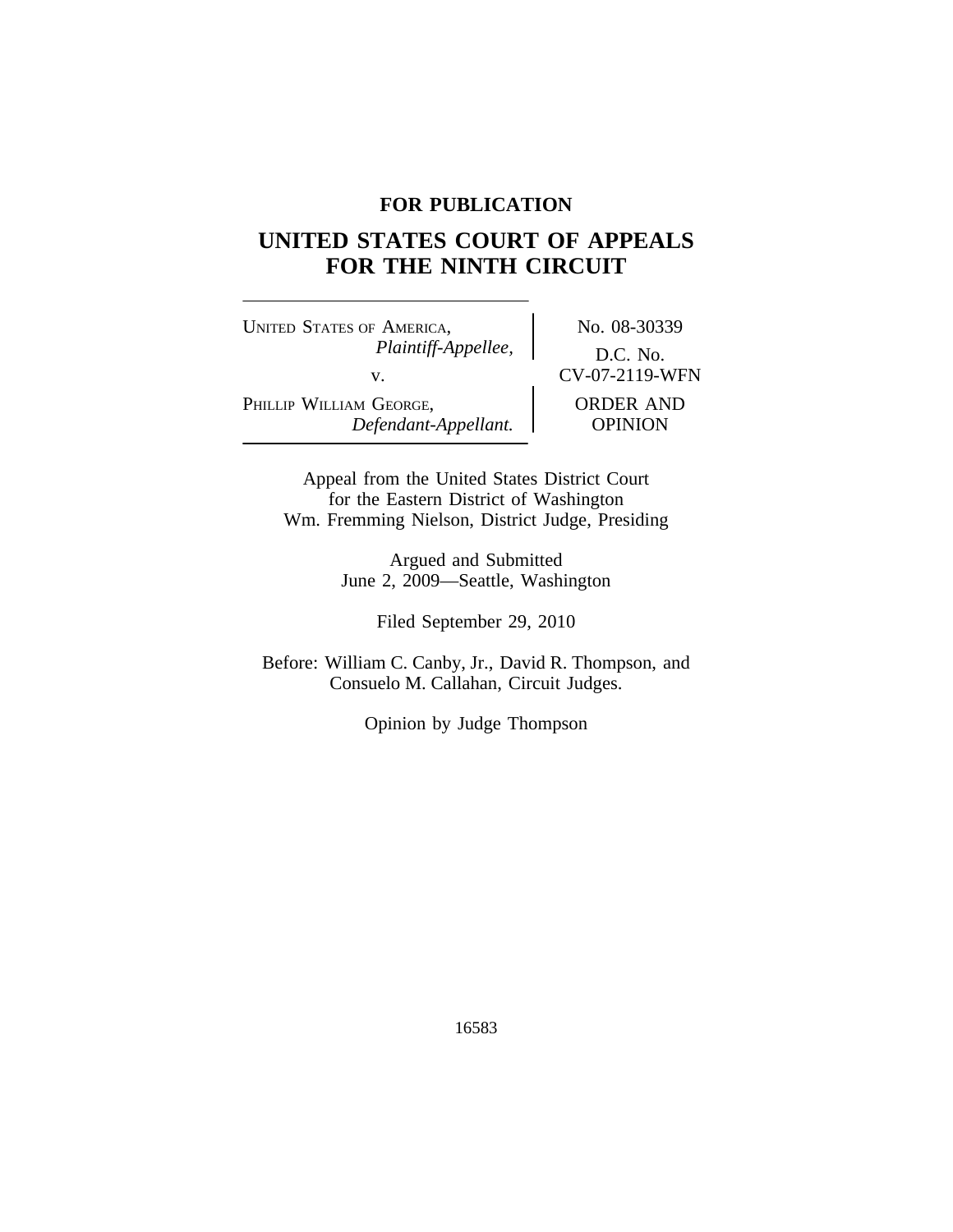## **COUNSEL**

Rebecca Louise Pennell, Assistant Federal Public Defender, Yakima, Washington, for the defendant-appellant.

Alexander C. Ekstrom, Assistant United States Attorney, Yakima, Washington, for the plaintiff-appellee.

#### **ORDER**

The Petition for Panel Rehearing is granted in part. The Opinion in this case filed August 25, 2009, 579 F.3d 962 (9th Cir. 2009), is withdrawn, and is replaced by the Opinion filed with this order.

Subsequent petitions for panel rehearing and for rehearing en banc may be filed.

#### **OPINION**

THOMPSON, Senior Circuit Judge:

Defendant-Appellant Phillip William George ("George") was convicted of the federal crime of sexual abuse of a minor on an Indian reservation in violation of 18 U.S.C. §§ 2243(a) and 1153. He served his sentence for that offense, but then he failed to register as a sex offender in violation of the Sex Offender Registration and Notification Act ("SORNA"), 18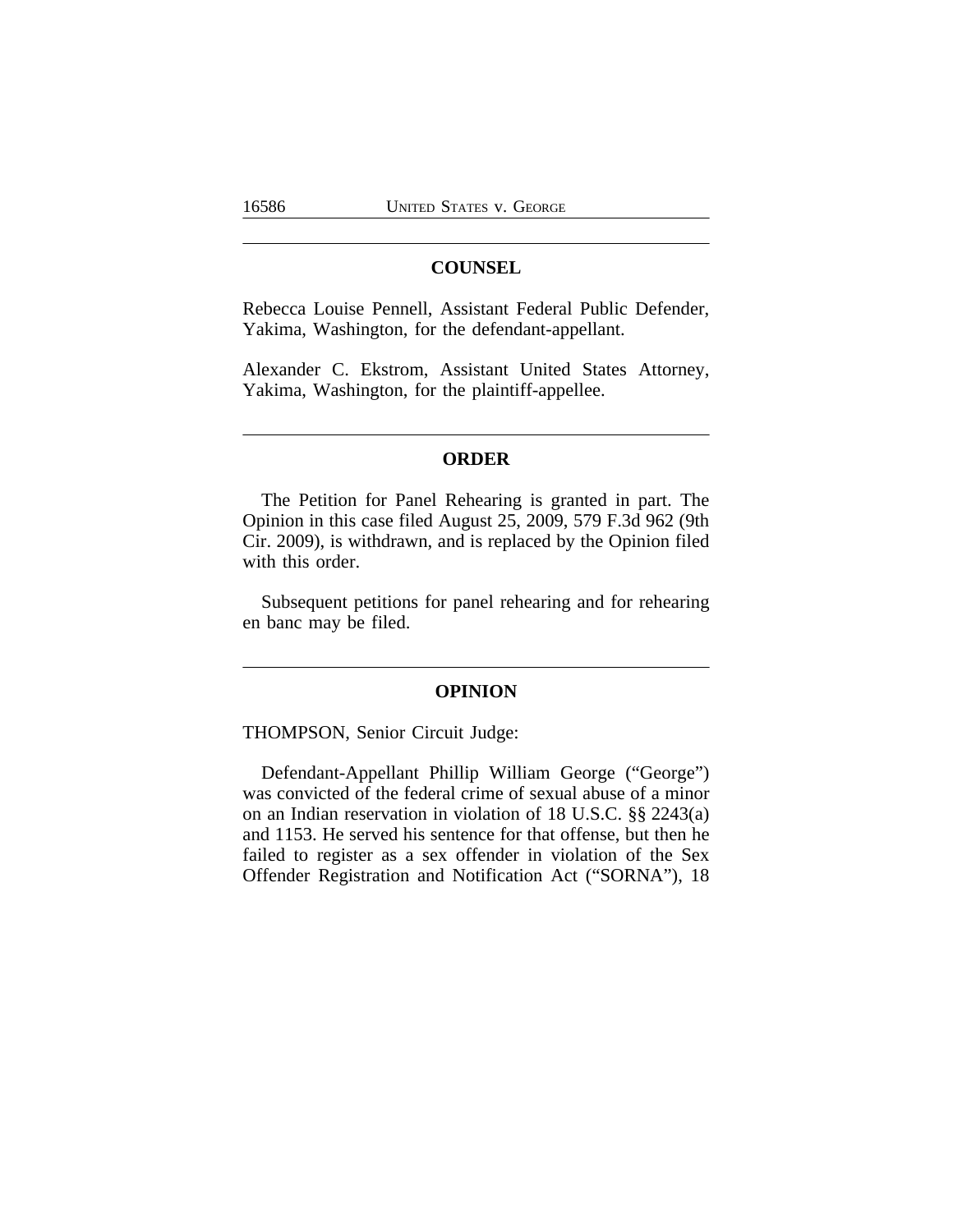|  | UNITED STATES V. GEORGE |
|--|-------------------------|
|  |                         |

U.S.C. § 2250. He was convicted of that offense in 2008, pursuant to a conditional guilty plea, and now appeals that conviction. He contends his conviction is invalid because the state where he was required to register, Washington, had not implemented SORNA. He also argues SORNA's registration requirement is an invalid exercise of congressional power and violates the *Ex Post Facto Clause* of the Constitution.

We have jurisdiction under 28 U.S.C. § 1291, and we affirm George's conviction.

#### I

#### *Washington's Failure to Implement SORNA*

**[1]** On July 27, 2006, the Adam Walsh Child Protection and Safety Act of 2006 became law. Public Law 109-248, Secs. 1-155, 120 Stat. 587, 590-611 (2006). Section 141 of the Act includes SORNA.**<sup>1</sup>** On February 28, 2007, the Attor-

A sex offender shall register, and keep the registration current, in each jurisdiction where the offender resides, where the offender is an employee, and where the offender is a student. For initial registration purposes only, a sex offender shall also register in the jurisdiction in which convicted if such jurisdiction is different from the jurisdiction of residence.

b. Initial registration

The sex offender shall initially register —

(1) before completing a sentence of imprisonment with respect to the offense giving rise to the registration requirement; or

(2) not later than 3 business days after being sentenced for that offense, if the sex offender is not sentenced to a term of imprisonment.

c. Keeping the registration current

**<sup>1</sup>**SORNA's registration requirements are set forth in 42 U.S.C. § 16913, and provide:

a. In general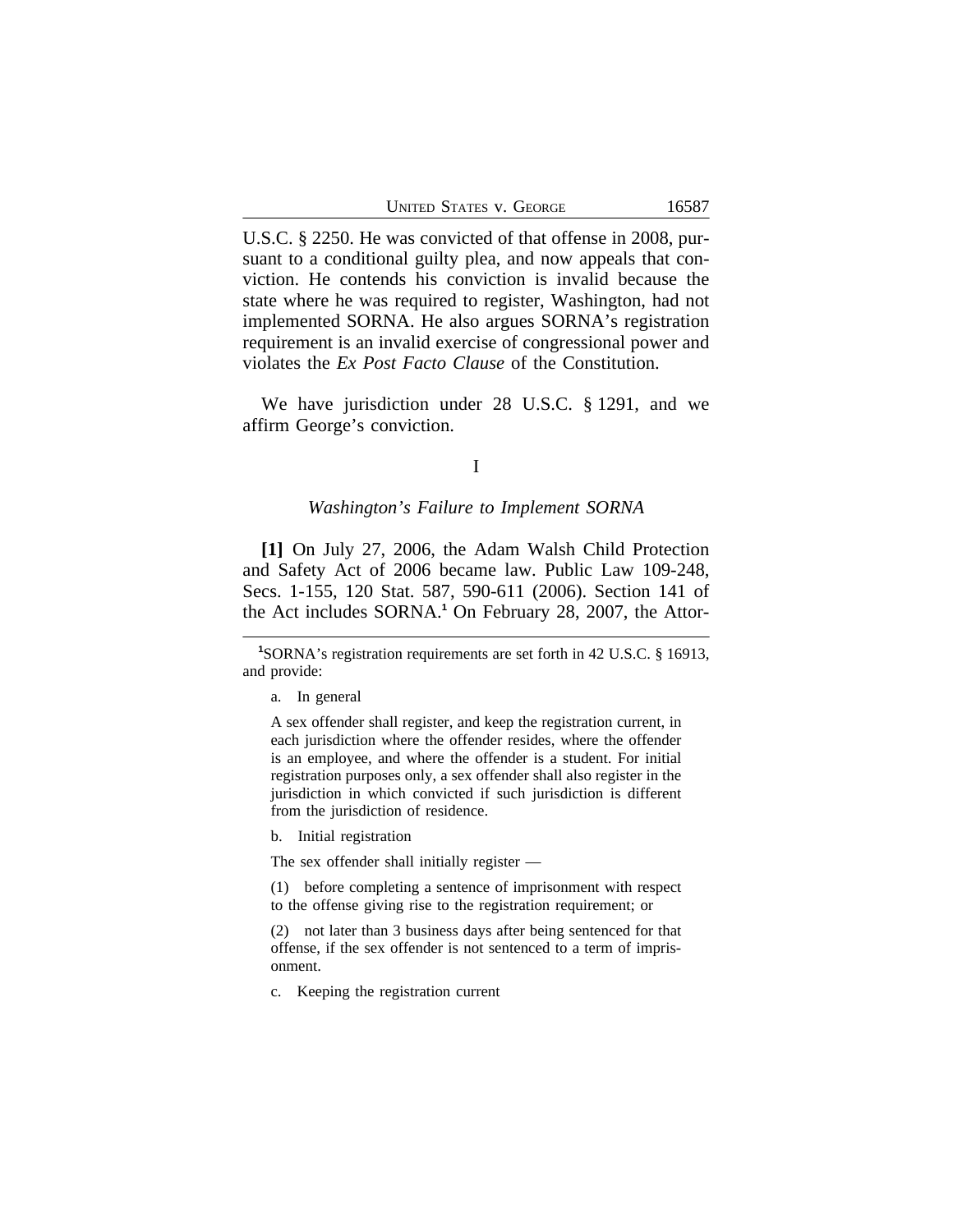ney General issued an interim rule, clarifying that SORNA applies to all sex offenders regardless of when they were convicted. 72 Fed. Reg. 8894, 8896 (Feb. 28, 2007). "SORNA's direct federal law registration requirements for sex offenders are not subject to any deferral of effectiveness. They took effect when SORNA was enacted on July 27, 2006, and currently apply to all offenders in the categories for which SORNA requires registration." *Id.* at 8895.

If a sex offender fails to register as required under § 16913, he or she can be prosecuted under 18 U.S.C. § 2250. Section 2250 states:

- (a) In general. —Whoever—
- (1) is required to register under [SORNA];

A sex offender shall, not later than 3 business days after each change of name, residence, employment, or student status, appear in person in at least 1 jurisdiction involved pursuant to subsection (a) of this section and inform that jurisdiction of all changes in the information required for that offender in the sex offender registry. That jurisdiction shall immediately provide that information to all other jurisdictions in which the offender is required to register.

d. Initial registration of sex offenders unable to comply with subsection (b) of this section

The Attorney General shall have the authority to specify the applicability of the requirements of this subchapter to sex offenders convicted before July 27, 2006 or its implementation in a particular jurisdiction, and to prescribe rules for the registration of any such sex offenders and for other categories of sex offenders who are unable to comply with subsection (b) of this section.

e. State penalty for failure to comply

Each jurisdiction, other than a Federally recognized Indian tribe, shall provide a criminal penalty that includes a maximum term of imprisonment that is greater than 1 year for the failure of a sex offender to comply with the requirements of this subchapter.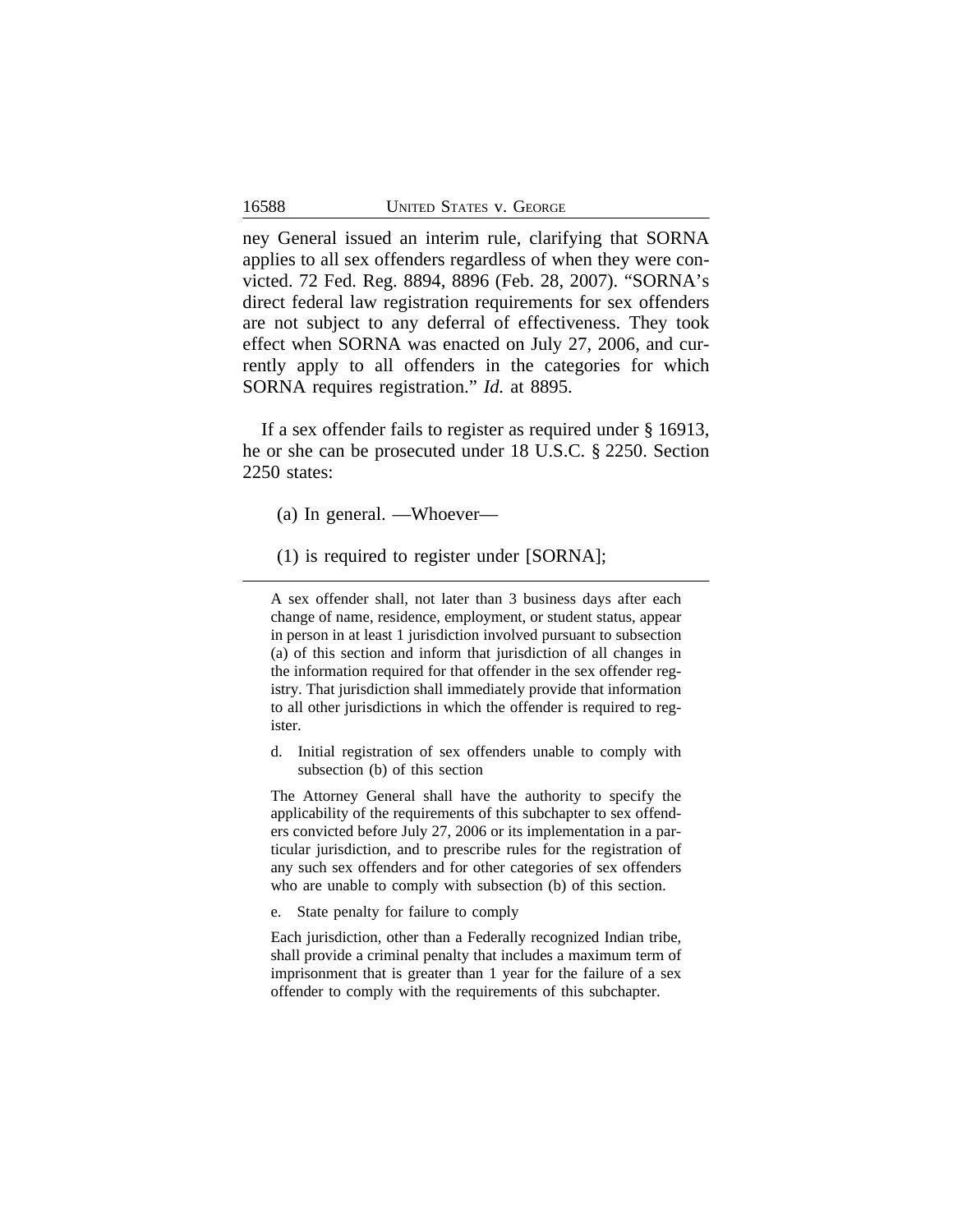$(2)(A)$  is a sex offender as defined for the purposes of [SORNA] by reason of a conviction under Federal law (including the Uniform Code of Military Justice), the law of the District of Columbia, Indian tribal law, or the law of any territory or possession of the United States; or

(B) travels in interstate or foreign commerce, or enters or leaves, or resides in, Indian country; and

(3) knowingly fails to register or update a registration as required by [SORNA];

shall be fined under this title or imprisoned not more than 10 years, or both.

George argues that he may not be indicted for a failure to register under SORNA because SORNA's registration requirements become effective only after they have been implemented by an applicable state.

**[1]** Whether an applicable state's failure to implement SORNA precludes a federal prosecution for failure to register as a sex offender in that state is a matter of first impression within our circuit. George is correct that SORNA includes a provision requiring implementation by each state. 42 U.S.C. § 16924(a). George, however, misconstrues the scope and effect of SORNA's implementation provision. That the states have until July 2009 to implement the administrative portions of SORNA, does not preclude federal prosecution for George's failure to register under SORNA. 72 Fed. Reg. at 8895 ("In contrast to SORNA's provision of a three-year grace period for jurisdictions to implement its requirements, SORNA's direct federal law registration requirements for sex offenders are not subject to any deferral of effectiveness.").

SORNA requires states to implement sex offender registries which comply with SORNA requirements by July 2009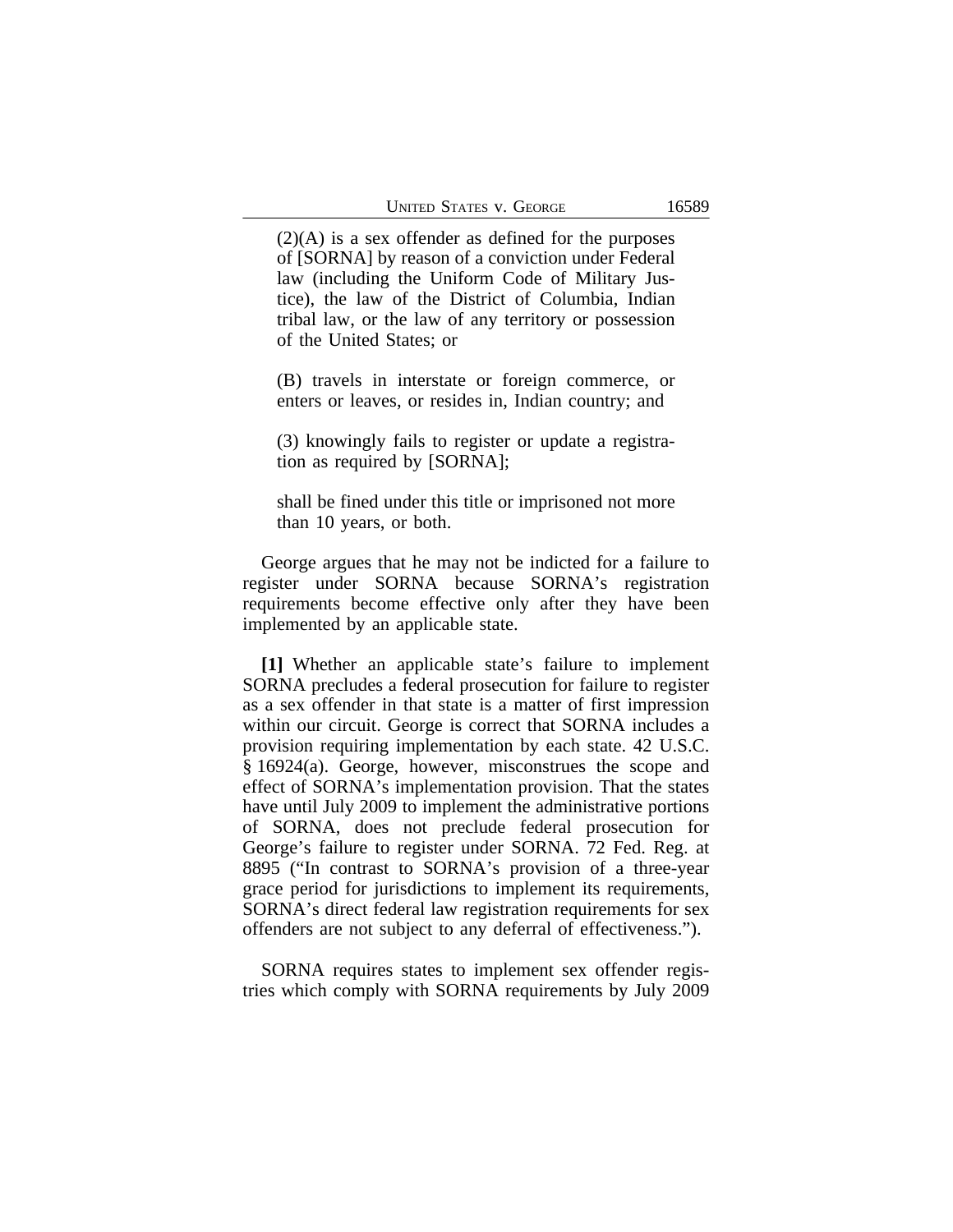or lose part of their federal funding. 42 U.S.C. §§ 16924(a); 16925(a); 72 Fed. Reg. 30210, 30211. With regard to the requirements that individuals register, SORNA establishes a criminal offense for the failure to register or to update a registration. 18 U.S.C. § 2250; 72 Fed. Reg. 8894, 8895.

**[3]** There is no clear direction from Congress instructing that an individual's obligation to register is dependent on a state's implementation of SORNA. *See Gozlon-Peretz v. United States*, 498 U.S. 395, 404 (1991). Indeed, it is not so dependent, as explained by the Eighth Circuit in *United States v. May,* 535 F.3d 912, 916-19 (8th Cir. 2008), *cert. denied*, 129 S.Ct. 2431 (2009), adopted by the Tenth Circuit in *United States v. Hinkley,* 550 F.3d 926, 930 (10th Cir. 2008). Other circuits have reached the same result. *See United States v. Guzman*, 591 F.3d 83, 93 (2nd Cir. 2010) ("SORNA creates a federal duty to register with the relevant existing state registries regardless of state implementation of the specific additional requirements of SORNA."); *United States v. Brown*, 586 F.3d 1342, 1347-49 (11th Cir. 2009); *United States v. Gould*, 568 F.3d 459, 463-66 (4th Cir. 2009). Without regard to whether SORNA is implemented by Washington or any other state, registration under it is required. We hold that George violated SORNA by failing to register as a sex offender.

George argues that an interpretation determining 18 U.S.C. § 2250 to be applicable pre-implementation by an applicable state renders the statute impermissibly vague. In support of this argument, he contends that such an interpretation leaves it unclear what it means to register as a sex offender "as required by SORNA" when a state's registration system is not "SORNA-compliant."

**[4]** This argument is without merit because George was required to register as a sex offender even before the enactment of SORNA. As stated in the plea agreement he entered in this case, he had signed a notice of conditions of registra-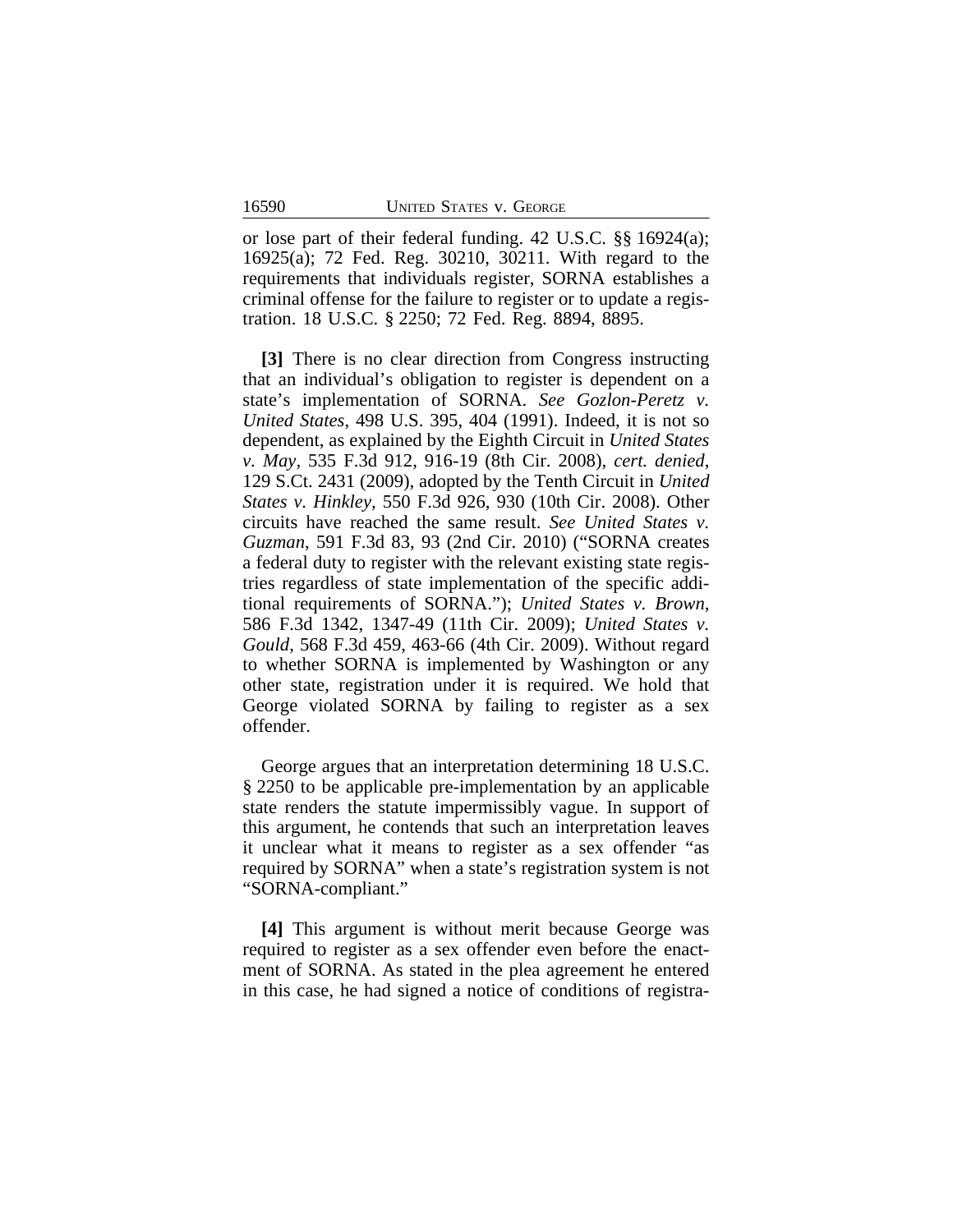| UNITED STATES V. GEORGE |  |
|-------------------------|--|
|-------------------------|--|

tion in connection with his 2003 sexual abuse conviction in the United States District Court for the District of Idaho "which included a requirement to provide notice of any change of address, and if [he] should move to another state, to register in the state and notify Idaho of the move." Moreover, § 2250 plainly requires a sex offender to register and update any registration according to SORNA's requirements. 18 U.S.C. § 2250(a). Under 42 U.S.C. § 16913, which sets out "Registry requirements for sex offenders," a sex offender must register, registration must be kept current, and for initial registrations, a sex offender must register in the jurisdiction of conviction if different from the jurisdiction of residence. These requirements are clear and easy to understand. The government is correct in that "[i]t is a reasonable construction of 18 U.S.C. § 2250 that the registration requirements mentioned should be found in 42 U.S.C. § 16913, the section from SORNA entitled 'Registry requirements for sex offenders.' "

#### II

#### *Commerce Clause*

George contends that SORNA's registration requirements are outside of Congress's commerce clause powers. We disagree.

**[5]** Congress may regulate interstate commerce in three situations: (1) "the use of the channels of interstate commerce"; (2) "the instrumentalities of interstate commerce, or persons or things in interstate commerce, even though the threat may come only from intrastate activities"; and (3) "those activities having substantial relation to interstate commerce." *United States v. Lopez,* 514 U.S. 549, 558-59 (1995).**<sup>2</sup>** Congress has

**<sup>2</sup>**George cites *United States v. Waybright,* 561 F.Supp.2d 1154 (D.Mont.2008) which found that § 16913 was not constitutional because it (1) does not fit within the *Lopez* prongs, (2) is not economic in nature, and (3) created a separate statutory scheme of national regulation of sex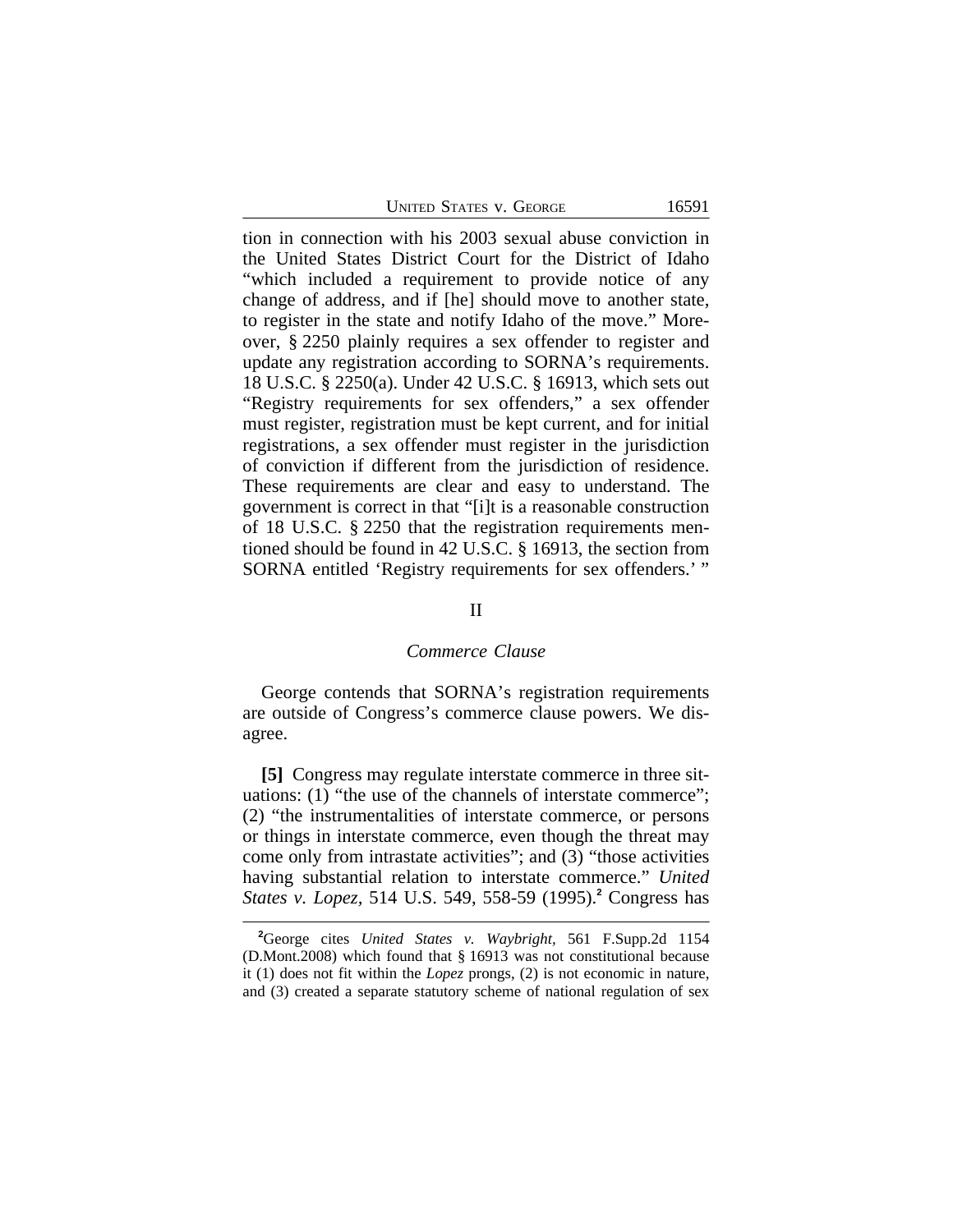the ability to make all laws that are "necessary and proper" for the accomplishment of its commerce clause power. U.S. Const. art. I, § 8, cl. 18. Congress's commerce clause power can reach intrastate activity that has a substantial effect on interstate commerce. *See Wickard v. Filburn,* 317 U.S. 111, 125 (1942).

**[6]** SORNA was enacted to keep track of sex offenders. *See Carr v. United States*, \_\_\_ U.S. \_\_\_, 130 S.Ct. 2229, 2240 (2010) ("[SORNA was] enacted to address the deficiencies in prior law that had enabled sex offenders to slip through the cracks."). Such offenders are required to "register, and keep registration current, in each jurisdiction" where the offender lives, works, or goes to school. 42 U.S.C. § 16913(a). As stated by the Eighth Circuit, "[t]his language indicates Congress wanted registration to track the movement of sex offenders through different jurisdictions." *United States v. Howell,* 552 F.3d 709, 716 (8th Cir. 2009). "Under § 2250, Congress limited the enforcement of the registration requirement to only those sex offenders who were either convicted of a federal sex offense or who move in interstate commerce." *Id.* (citing 18 U.S.C. § 2250(a)(2)). The requirements of § 16913 are reasonably aimed at "regulating persons or things in interstate commerce and the use of the channels of interstate commerce." *Id.* at 717 (quoting *May,* 535 F.3d at 921) (quotation marks omitted).

**[7]** Congress had the power under its broad commerce clause authority to enact the SORNA. *Accord United States v. Whaley*, 577 F.3d 254, 258 (5th Cir. 2009); *United States v. Gould*, 568 F.3d 459, 470-72 (4th Cir. 2009); *United States*

offenders instead of facilitating implementation of a federal crime under § 2250. *Id.* at 1163-68. To the extent our reasoning in this opinion differs from the district court's decision in *Waybright,* we disapprove of that decision. *See NASD Dispute Resolution, Inc. v. Judicial Council of State of Ca.,* 488 F.3d 1065, 1069 (9th Cir. 2007).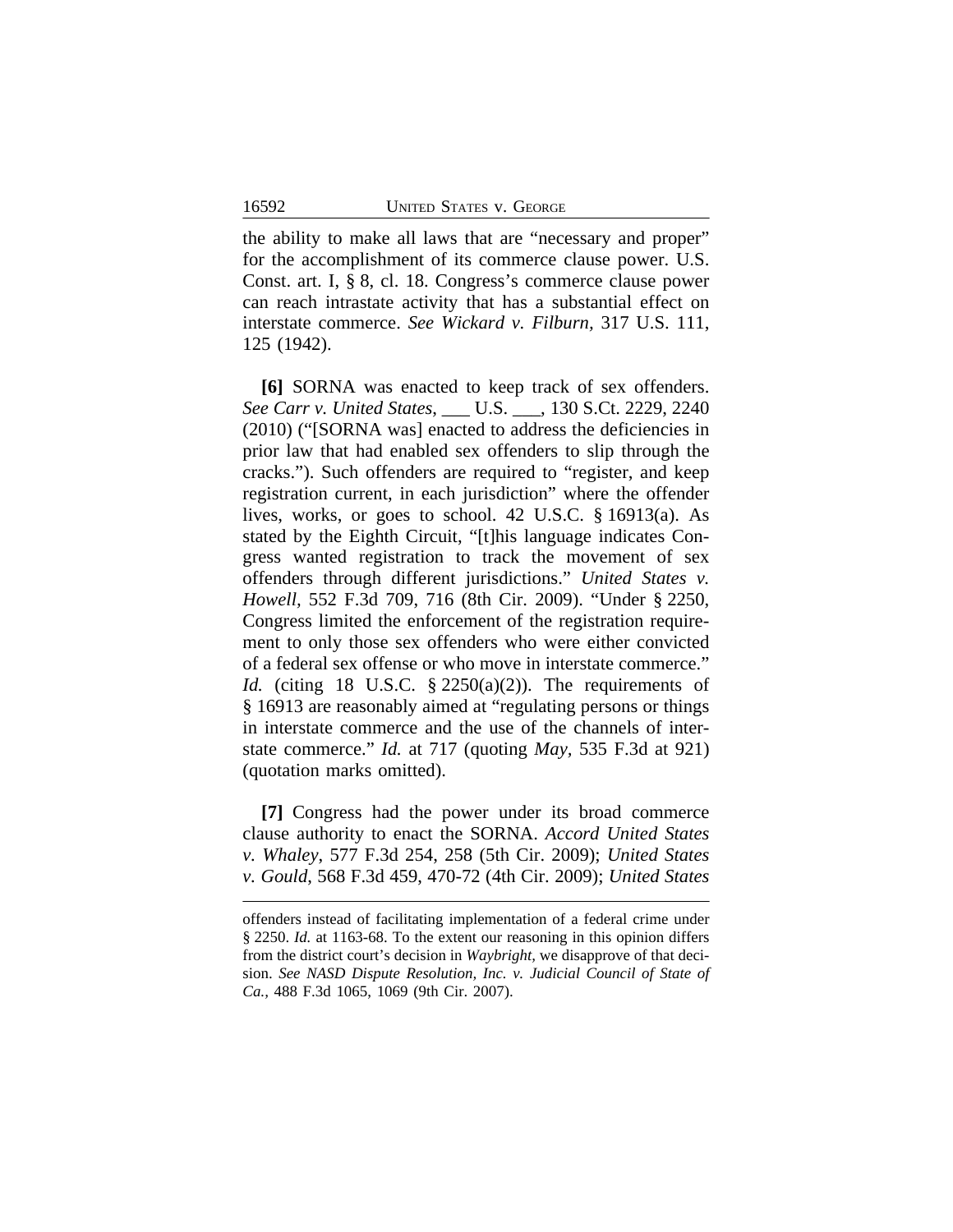| <b>UNITED STATES V. GEORGE</b> | 16593 |
|--------------------------------|-------|
|--------------------------------|-------|

*v. Ambert*, 561 F.3d 1202, 1210 (11th Cir. 2009); *United States v. Hinckley*, 550 F.3d 926, 940 (10th Cir. 2008), *cert. denied*, 129 S.Ct. 2383 (2009); *May*, 535 F.3d at 921.

**[8]** George alternatively argues that Congress does not have the power to require registration based on his status as a federal sex offender under 18 U.S.C.  $\S 2250(a)(2)(A)$ . Again, we disagree. SORNA's registration requirements in that section are valid based on the federal government's "direct supervisory interest" over federal sex offenders. *Carr*, 130 S.Ct. at 2239. As the Court recently explained in *Carr*:

it is entirely reasonable for Congress to have assigned to the federal government a special role in ensuring compliance with SORNA's registration requirements by federal sex offenders — persons who typically would have spent time under federal criminal supervision.

*Id.* at 2238. *Compare United States v. Comstock*, 130 S. Ct. 1949 (2010) (upholding under the Necessary and Proper Clause a statute that provided for the civil commitment of sexually dangerous federal prisoners beyond the date they would otherwise be released). We therefore affirm George's conviction based on his status as a federally convicted sex offender under § 2250(a)(2)(A).**<sup>3</sup>**

**<sup>3</sup>**Because George's failure to register occurred *after* the Attorney General issued the interim order, 72 Fed. Reg. 8894, we need not resolve whether SORNA's registration requirements apply to pre-SORNA sex offenders, like George, upon the statute's July 27, 2007 enactment or upon the later February 28, 2007 issuance of the interim order. *See Carr*, 130 S.Ct. at 2234 n.2 (noting, without expressing an opinion, that there is a "conflict among the Courts of Appeals as to when SORNA's registration requirements became applicable to persons convicted of sex offences prior to the statute's enactment."). Either way, SORNA applied to George at the time of his arrest in Washington in September 2007. And, as we concluded above, Washington's failure to implement SORNA does not bar federal prosecution for George's failure to register.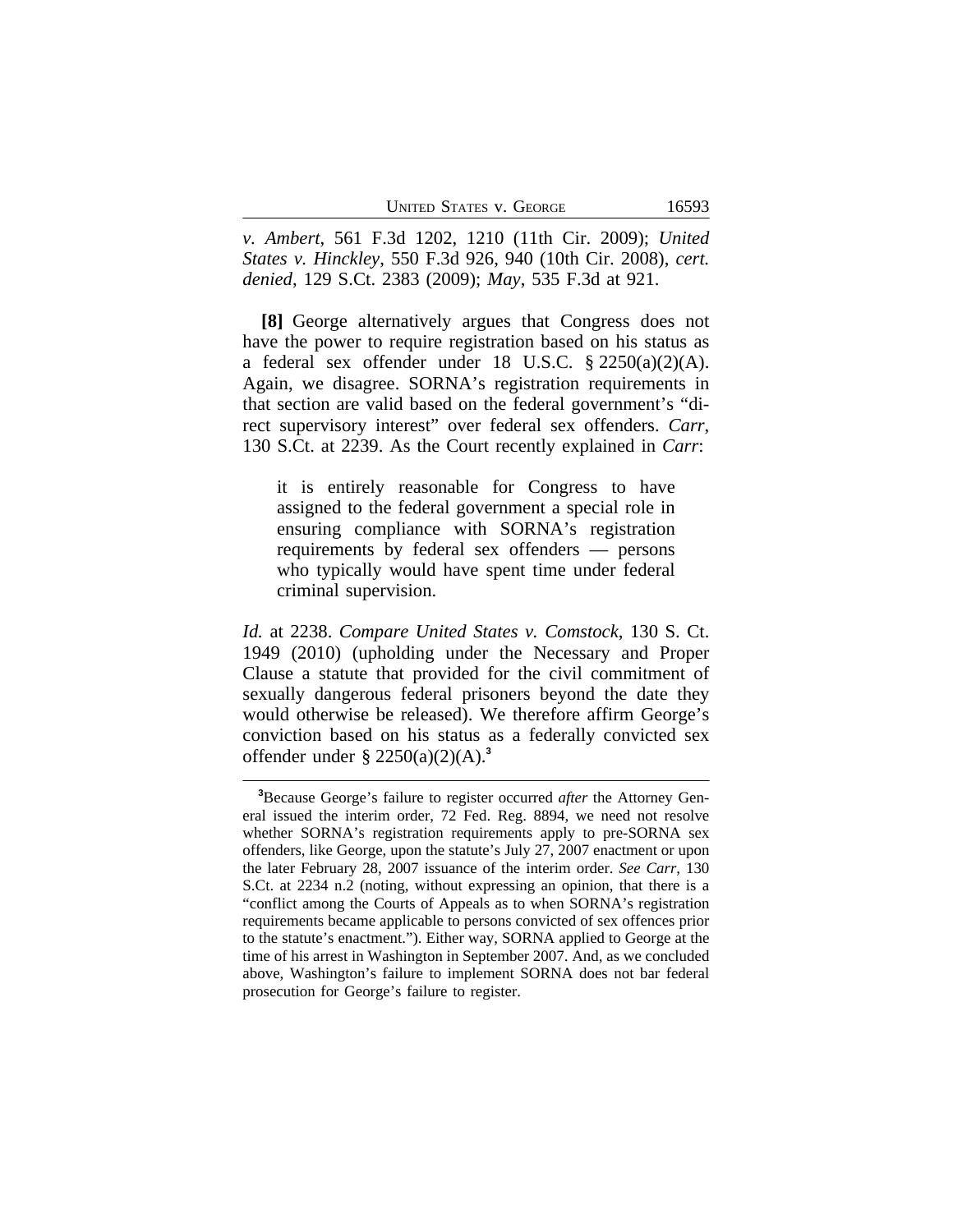## III

#### *Ex Post Facto Clause*

**[9]** George argues that he may not be indicted for a violation of SORNA because the registration requirement of SORNA as applied to him in this case violates the *Ex Post Facto* Clause. Article I, Section 9 of the Constitution prohibits an *ex post facto* law where the law (1) imposes a greater punishment on a defendant than when he was convicted of the underlying offense; (2) makes a punishment for a crime greater than it was when it was committed; or (3) deprives a defendant of a defense available at the time the act was committed. *Collins v. Youngblood,* 497 U.S. 37, 45-46 (1990). For a criminal penal law to be *ex post facto*, it must be retrospective and disadvantage the offender affected by it. *Weaver v. Graham,* 450 U.S. 24, 29 (1981). "A law is retrospective if it changes the legal consequences of acts completed before its effective date." *Miller v. Florida,* 482 U.S. 423, 430 (1987) (internal quotation omitted).

**[10]** George's argument fails because he was under a continuing obligation to register. His violation of SORNA was his failure to register as a sex offender after he moved to Washington. The indictment charged George with failing to register on or about September 27, 2007. That failure occurred after the statute had been enacted.

To avoid this result, George argues that the failure to register is a one-time crime, rather than a continuing offense. He moved to Washington before SORNA was enacted, and he contends his offense, to the extent it was any offense at all, occurred when he moved there and the offense was complete when he failed to register within the required time. He cites *Toussie v. United States,* 397 U.S. 112, 115-122 (1970) for the proposition that the crime of failing to register as a sex offender is a one-time offense. The alleged behavior in *Toussie,* however, was the failure to register for the draft, not the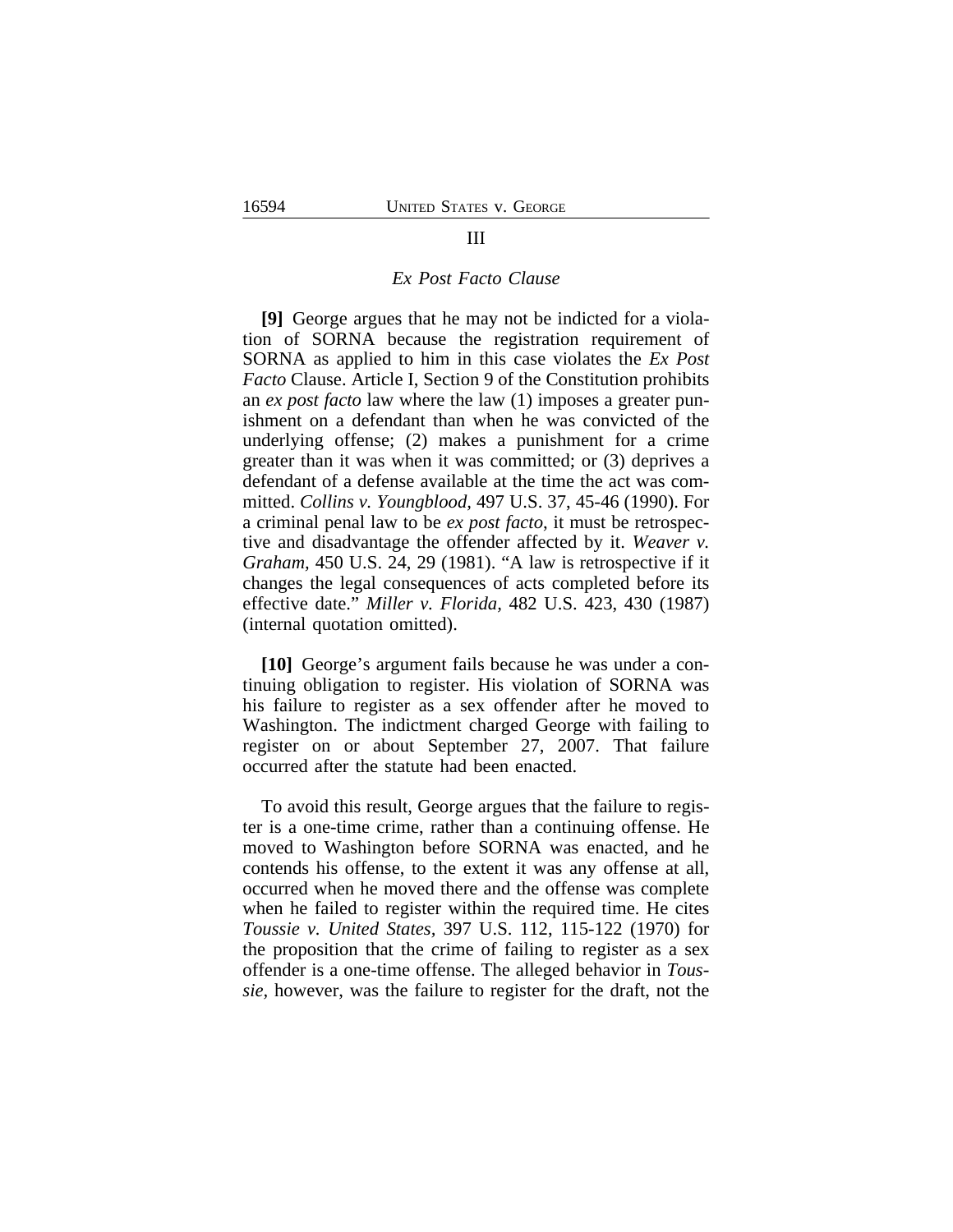failure to register as a sex offender and, more importantly, included recognition by the Court that the question of whether a crime is deemed continuing should include consideration of the "nature of the crime involved." *Toussie,* 397 U.S. at 115.

Other circuits that have considered this issue have held that the crime of failing to register as a sex offender is a continuing offense. *United States v. Dixon*, 551 F.3d 578, 582 (7th Cir. 2008) ("[SORNA] creates a continuing offense in the sense of an offense that can be committed over a length of time. If the convicted sex offender does not register by the end of the third day after he changes his residence, he has violated [SORNA], and the violation continues until he does register, just as a prisoner given a two-week furlough is guilty of escape if he does not appear by the end of the two weeks, and thus can be prosecuted immediately but his violation continues as long as he remains at large."); *United States v. Hinckley*, 550 F. 3d 926, 936 (10th Cir. 2008) ("An interpretation of the sex offender registration requirement that defines it in any way other than as a continuing offense would result in absurdity. As the Western District of Virginia points out, 'It would be illogical for members of Congress to express concern that thousands of sex offenders who were required to register under state law were evading those registration requirements and then exempt those same offenders from SORNA.' " (citation omitted)).

**[11]** We interpret the violation of the sex offender registration requirement as a continuing offense. George violated SORNA after it was enacted, and after any question of its application to him had been removed by the Attorney General's ruling, 72 Fed. Reg. 8894, 8896, thus charging him with a violation was not a violation of the *ex post facto clause*.

## IV

#### *Conclusion*

The district court correctly denied George's motion to dismiss the indictment. The registration requirement under